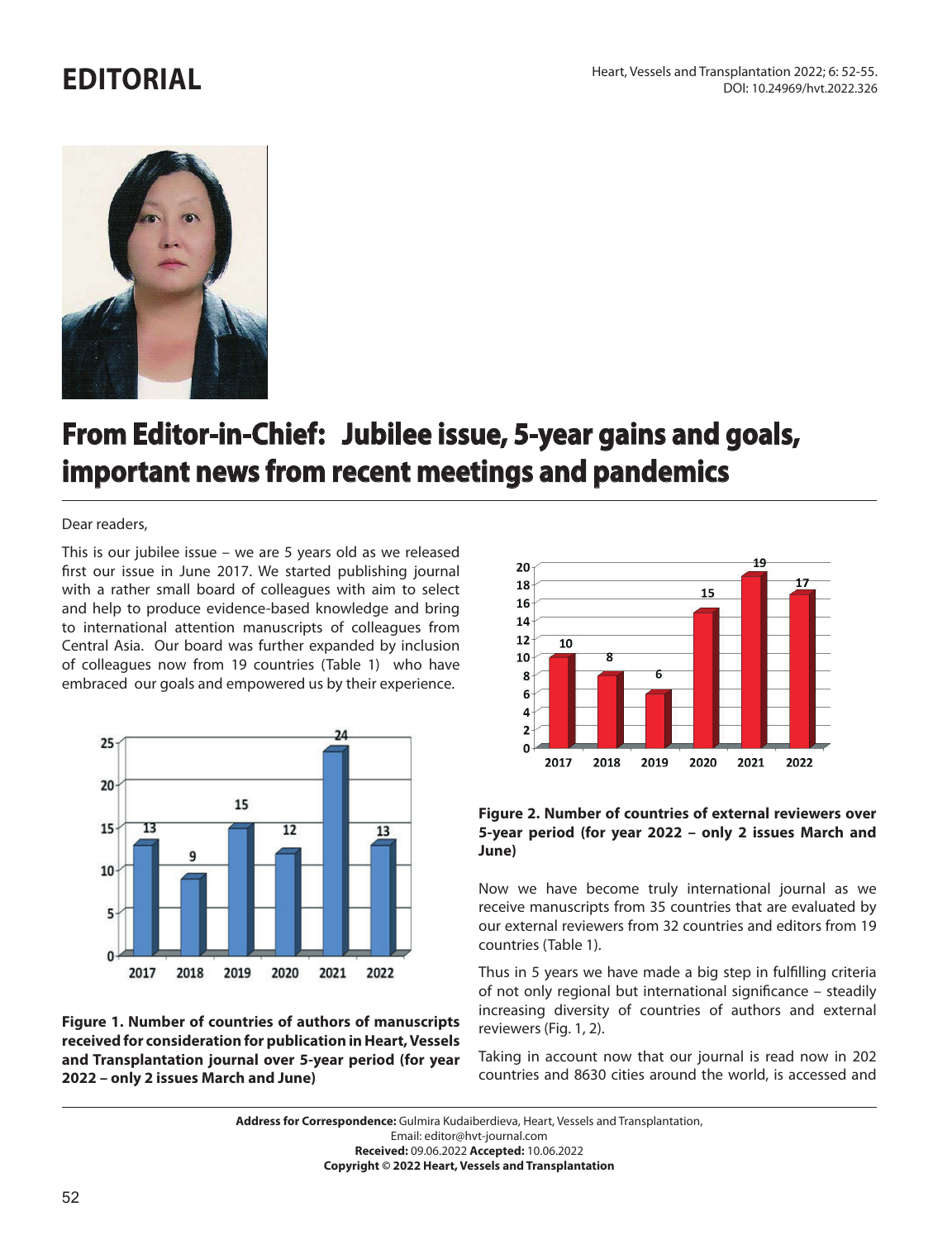(see maps and list of countries at www.hvt-journal.com) we select best ones.

read on Facebook in 135 countries and twitter in 31 countries believe that we will have sufficient pool of manuscripts to

| $\mathsf N$    | <b>Editors</b> | <b>Authors</b> | <b>External Reviewers</b> |
|----------------|----------------|----------------|---------------------------|
| 1              | Australia      | Afghanistan    | Australia                 |
| 2              | Austria        | Argentina      | Bangladesh                |
| 3              | <b>Brazil</b>  | Australia      | Belgium                   |
| $\overline{4}$ | France         | Austria        | Brazil                    |
| 5              | Germany        | Brazil         | Canada                    |
| 6              | Greece         | China          | Egypt                     |
| 7              | Italy          | Cyprus         | France                    |
| 8              | Kyrgyzstan     | Czech Republic | Germany                   |
| 9              | Kazakhstan     | Denmark        | Greece                    |
| 10             | Monaco         | France         | India                     |
| 11             | Poland         | Greece         | Italy                     |
| 12             | Russia         | Hong Kong      | Kyrgyzstan                |
| 13             | Slovakia       | India          | Kazakhstan                |
| 14             | Spain          | Iraq           | Mexico                    |
| 15             | Switzerland    | Italy          | Monaco                    |
| 16             | Turkey         | Kazakhstan     | Nepal                     |
| 17             | UK             | Kyrgyzstan     | Netherlands               |
| 18             | Ukraine        | Mali           | Poland                    |
| 19             | <b>USA</b>     | Mexico         | Russia                    |
| 20             |                | Monaco         | Slovakia                  |
| 21             |                | Nepal          | Sweden                    |
| 22             |                | Netherlands    | Switzerland               |
| 23             |                | Pakistan       | Germany                   |
| 24             |                | Poland         | Romania                   |
| 25             |                | Romania        | Russia                    |
| 26             |                | Russia         | South Africa              |
| 27             |                | Rwanda         | Spain                     |
| 28             |                | Slovakia       | Turkey                    |
| 29             |                | Sweden         | <b>UAE</b>                |
| 30             |                | Tunisia        | UK                        |
| 31             |                | Turkey         | Ukraine                   |
| 32             |                | Vietnam        | <b>USA</b>                |
| 33             |                | UK             |                           |
| 34             |                | Ukraine        |                           |
| 35             |                | USA            |                           |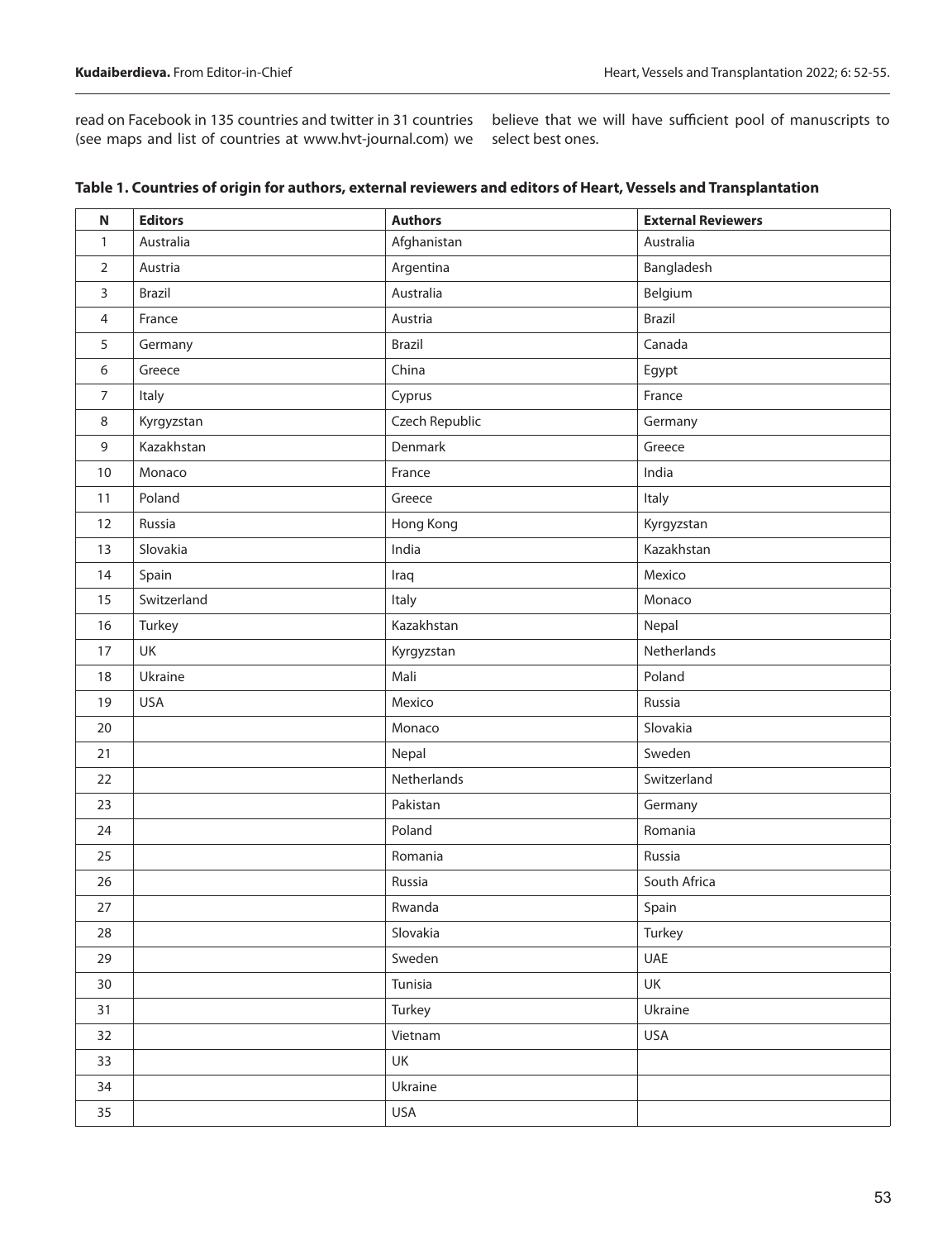Every journal`s scientific performance is evaluated based on citation analysis. As we have not been yet indexed in Scopus or Clarivate databases we conducted analysis of our performance based on Google scholar, Crossref databases and RINZ databases. For the past period our articles have earned citations from journals indexed in Crossref (41), Google scholar (65) and RINZ (26 as per 2020 count )databases. Our estimated journal `s Hirsh index is 4 based on Google scholar citations and 3 based on Crossref citations. Thus estimated 5-year impact factor is 0287 (number of all citations/226 citable articles published in 5 years) (Google scholar citations) and 0.187 (Crossref citations).

These are approximate estimates actually, as Scopus and Clarivate use citations that appear in selected indexed journals. Google Scholar and Crossref databases include wider number of journals, but it allows us to define where we stand now in terms of scientific quality of published articles and our editorial work. We have to set goals of further increasing quality of articles we select for publication. We also have to note that pandemics might have affected the submission of research manuscript particularly as applied lockdowns and repurposing of healthcare to treat COVID patients slowed down or make impossible even to collect primary material, conduct examinations in patients involved in clinical research. However, we accept it as a good result, we are on correct way, and we will continue exercising unbiased blind peer-review policy to select and help to produce best evidence-based knowledge. Our board`s mean Hirsh index is 12.7 and journals is 4 – so we need to increase up to 12 at least as well.

For the clinical and continuous medical education, we publish education review and quiz articles and since last year we have started also publishing editorials on summarizing latest guidelines developed by professional societies to attract attention of physicians to guidelines and make them aware of latest recommendations so they can implement in clinical practice.

Our journal is listed in several databases like EMBASE (Elsevier – which is analog to PUBMED –databases for collecting selection evidence), DOAJ, Crossref, is in NLM and British library catalogs, RINZ, and many university libraries worldwide and several other databases. Our goal is to be accepted to Scopus and Clarivate and PUBMED/PMC/Medline databases.

Our journal has the online submission system, publishes articles first ahead of print online then in print version as well, we have linked all our references to Crossref journals and now can automatically retrieve citations appearing in Crossref journals, we have Ithenticate Crossref subscription to check for plagiarism manuscripts we receive for evaluation. Thus we set our Editorial policies and requirements for publishing online (website) and print versions according to requirements of above mentioned international databases.

As we are breathing and living journal we have encountered few ethical challenges during past years: unethical withdrawals

after accept with revision decision with further publication in journal with impact factor using recommendations of our reviewers and editors to improve content. All these cases we treated in frame of international guideline on publication ethics.

Please continue submitting manuscripts for consideration for publication in Heart, Vessels and Transplantation journal.

In current issue, you can find the editorial on recent guidelines on myocardial revascularization 2022, comparative look into ESC2021 and ACC/AHA 2022 guideline on HF recommendations on device and medical therapy, ESC EACVI valvular regurgitation consensus recommendations what is adds to the ESC 2021 HVD guideline prepared by our invited colleagues experts and our editors. I also advise to read article on predatory journals and fake conferences as our authors receive such invitations and ask for advice – here our experts explain how to discern such journals. You may also find the research article on intra-aortic balloon pump role in cardiogenic shock due to ST elevation myocardial infarction, review on stroke related mortality, case series on intra-atrial complications of interventional procedures, case report on zero-fluoroscopy ablation of WPW accessory pathway in a pregnant woman and case report on coronary lithotripsy in patients coronary calcification.

In addition, ACC 2022 and EHRA 2022 meeting ended recently. We tried to prepare few documents on important guidelines presented at ACC 2022 as I mentioned above and as we have learned at EHRA the new ESC ventricular arrhythmias and sudden death guideline 2022 will be presented at ESC 2022 congress. Therefore, we will also let you know on what is new on this topic in September 2022 issue and you can find more resources from EHRA 2022 at webpage (1).

Among trials presented at ACC2022- EMPULSE trial demonstrated empagliflozin to be safe in patients with acute heart failure (2). PARTITA trial revealed that early ventricular tachycardia ablation in ICD recipients after first shock reduced by 89% worsening of HF, appropriate shocks and mortality (3). COMPLETE trial demonstrated that complete revascularization is better that culprit-only lesion revascularization to treat multi-vessel disease during primary PCI for STEMI – less cardiovascular death, myocardial infarction and revascularization, better quality of life (4).

ACC released also recently important document on management pathway of myocarditis in patients with COVID-19, you can further details at our website COVID -19 resources page (5).

We would like to welcome our new Editor on interventional cardiology - Dr Giuseppe Biondi-Zoccai, PhD from Sapienza University Rome, Italy. We look forward for our mutual cooperation and his valuable contribution in evaluating and selecting the best manuscripts for publication and bringing up the latest evidence-based knowledge to the attention of our international readers.